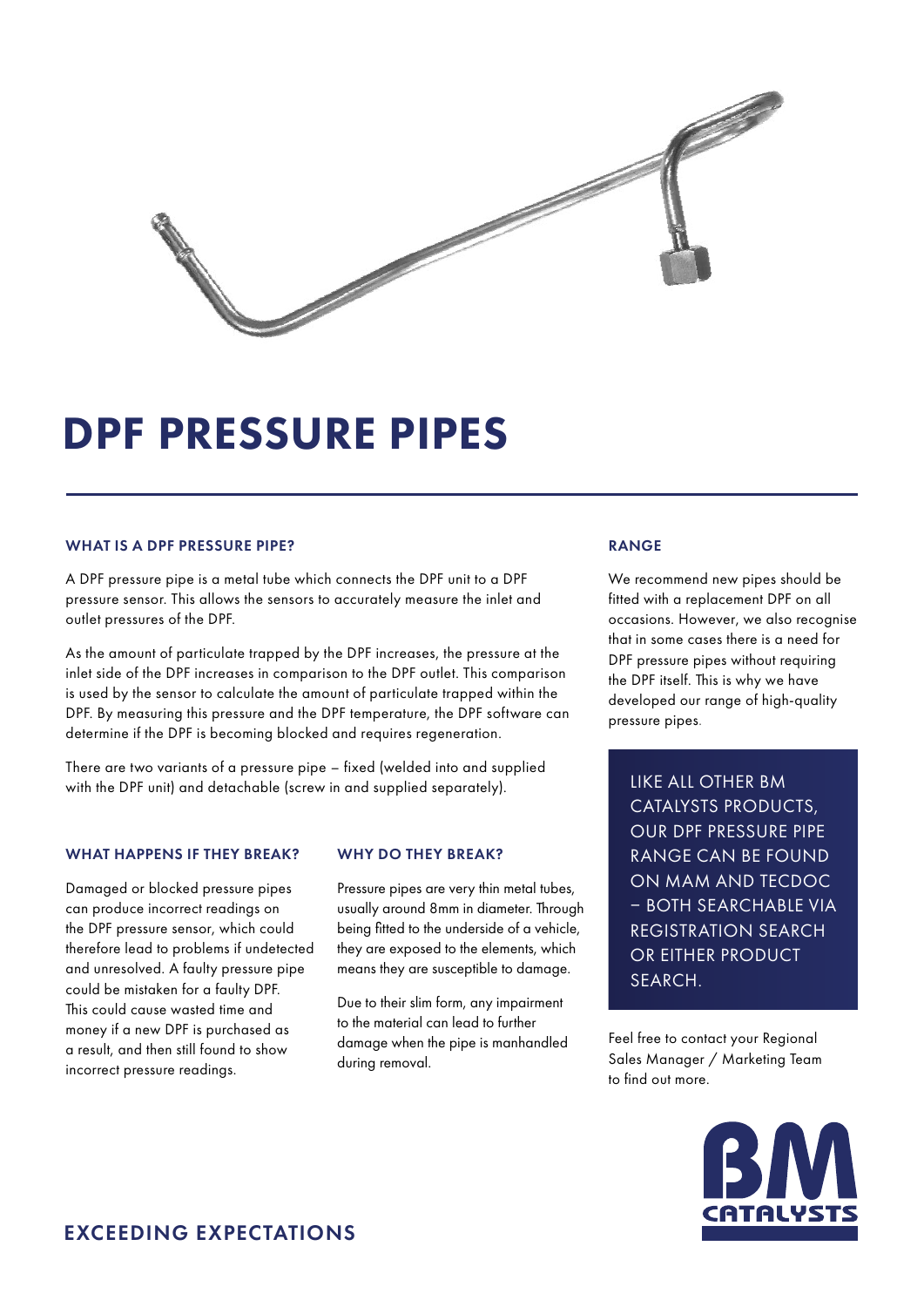## RANGE



Also Included in our DPF range are parts that only have the fixed pressure pipes – e.g. BM11023. No separate pressure pipe is needed in this case.

### SELLING A DPF PRESSURE PIPE

When selling a DPF, it is recommended to also offer pressure pipes as supplementary products in case of damage to the existing ones.

Our pressure pipes are products in their own right, and can be sold on their own. It is worth noting that pressure pipes cannot be purchased without a DPF when buying as OE.

When selling pressure pipes, ensure they are linked to the DPF as associated/linked products. BM Catalysts pressure pipes are identified with the "PP" prefix, followed by the 5-digit reference number of the DPF that it fits (e.g. 11005 for a BM11005H), and ending in a suffix of either "A" or "B" – PP11005A.

THE ENTIRE PRESSURE PIPE RANGE AT BM CATALYSTS IS MADE FROM HIGH-QUALITY 304 GRADE STAINLESS STEEL TO ENSURE OPTIMUM DURABILITY.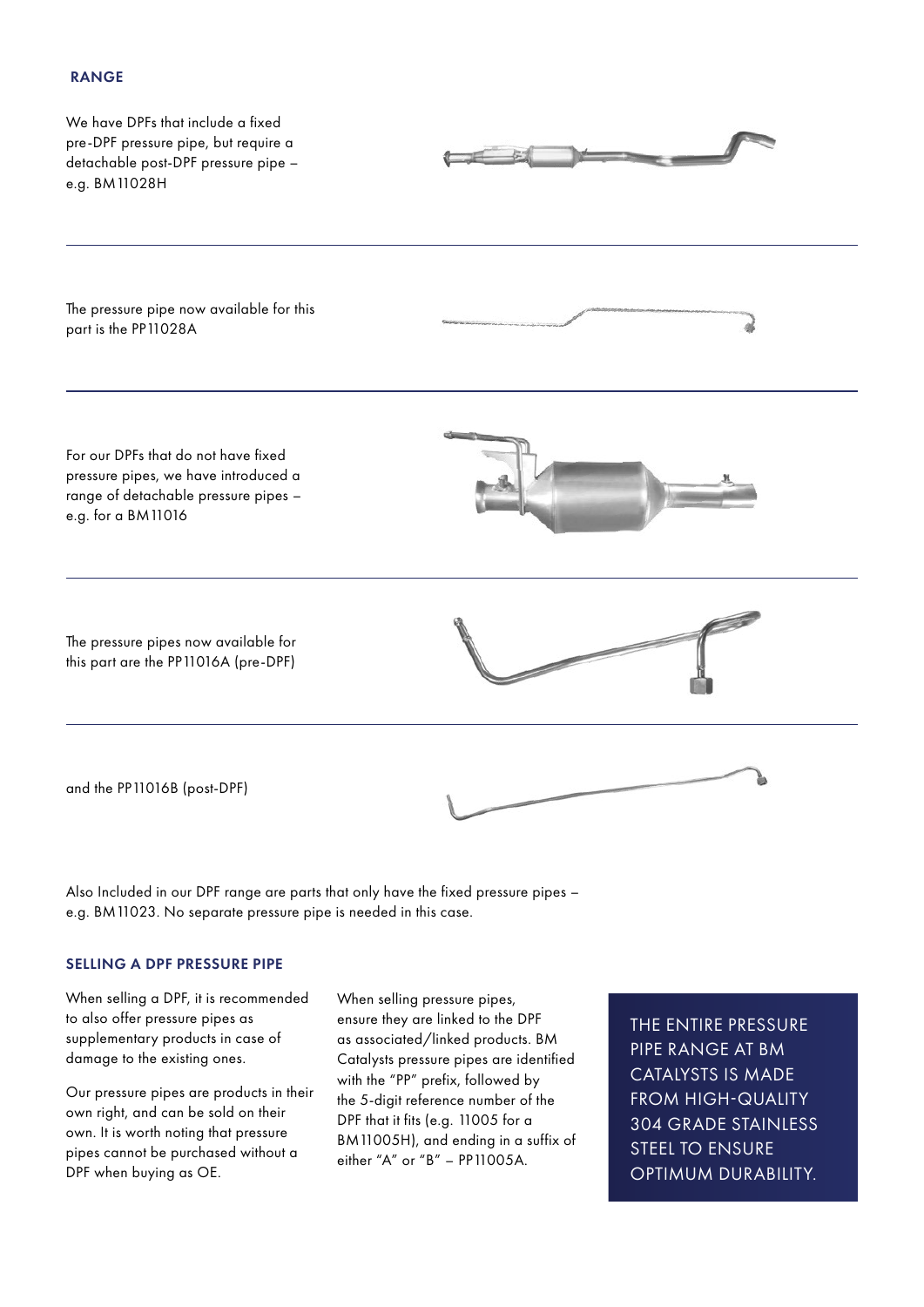

# EXCEEDING EXPECTATIONS IN EVERYTHING WE DO

As Europe's largest independent manufacturer of catalytic converters, diesel particulate filters (DPFs) and front pipes for the aftermarket, you would expect us to deliver a wide range of quality focussed parts that are easy to order. What you may not expect is a company that has an ethos of continual investment and improvement to deliver the best possible working partnerships.

When you work with us, you will find that our approach is focussed on exceeding the aftermarket's expectations on quality. However, we also believe in working in partnership, helping you to increase your profits, offer a wider range and reduce your stock holdings so that you can ensure your customers have the very best choice available.

By aligning our business to suit your needs, we can offer bespoke solutions that are specific to your customers. We know that details matter so we invest in quality with our own worldclass manufacturing processes.

We lead the way in providing practical and fitting support as well as cataloguing assistance, so can help you every step of the way.

BM Catalysts bring precision engineering and partner-first service to your business. Everything we do is dedicated to exceeding your expectations.